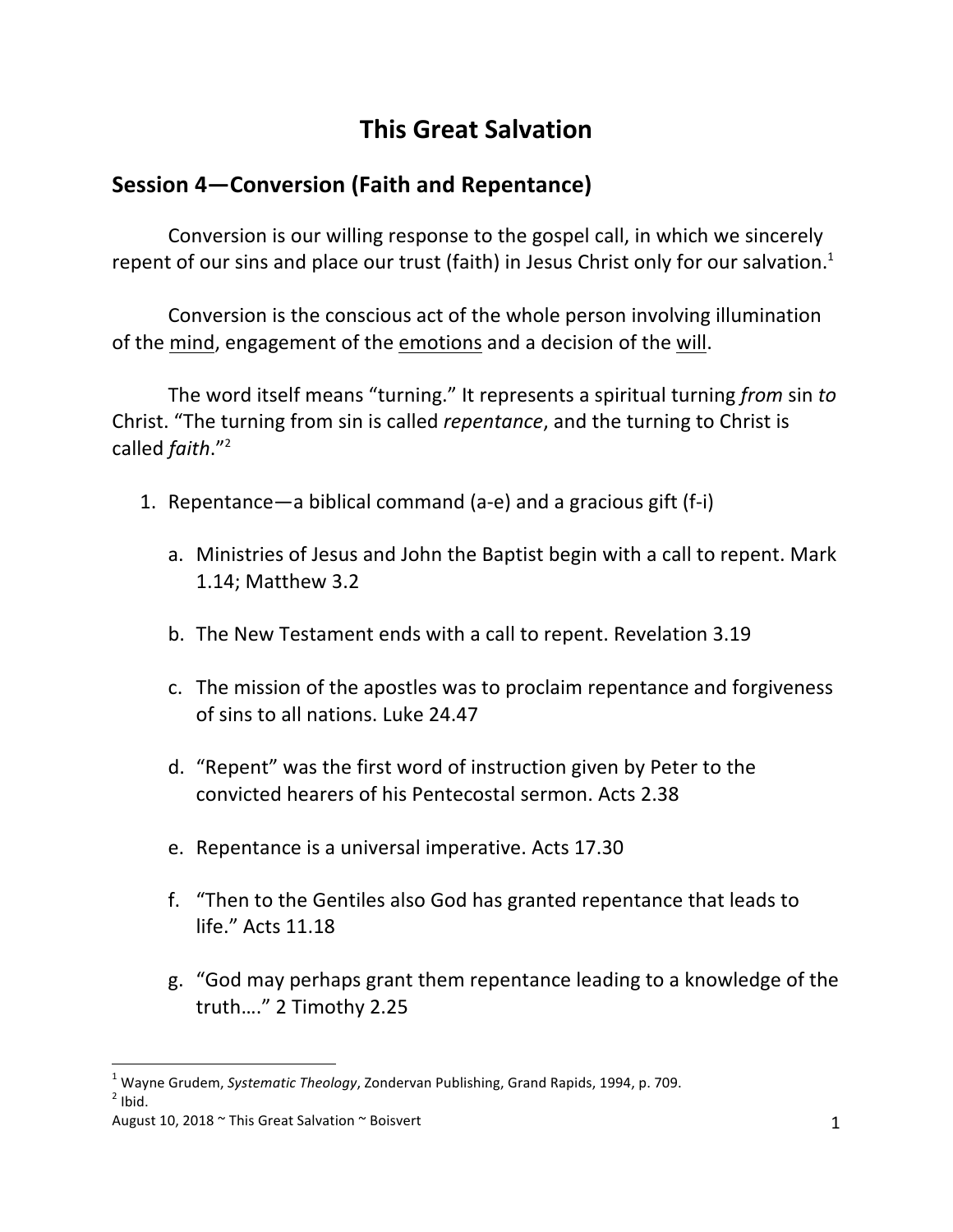- h. God's kindness is meant to lead to repentance. Romans 2.4
- i. "Turn thou us unto thee, O LORD, and we shall be turned; renew our days as of old." Lamentations 5.21
- 2. Repentance—a change of mind followed by a change of direction
	- a. Parable of the Lost Son. Luke 15.17-20
	- b. Elements of repentance: Illumination of the mind including a knowledge of the holiness of God (Isaiah 6); sorrow of heart for sin (2 Corinthians 7.9-11); decision to turn to God (Proverbs 28.13).
	- c. If a person is going in the wrong direction, it really doesn't matter whether one makes a sharp U-turn or a gradual turning over the course of several blocks. What matters is the direction one is heading.
	- d. For some, the intellect may be the dominant faculty. For others it may be the will and for others their emotions. Repentance may look differently for different persons. What matters in the end is the direction one is heading.
	- e. "Repentance is a heartfelt sorrow for sin, a renouncing of it, and a sincere commitment to forsake it and walk in obedience to Christ." $3$
- 3. The Elements of Saving Faith
	- a. Knowledge— (*notitia*—understanding the content of the Christian faith) we must know the facts of the gospel, but knowledge alone is not enough.
	- b. Agreement—(*assensus*) we must agree/believe/approve that those facts are true, but even this is not enough. The demons believe—and tremble! (James 2.19)

 $3$  Ibid, p. 713.

August 10, 2018 ~ This Great Salvation ~ Boisvert 2 2